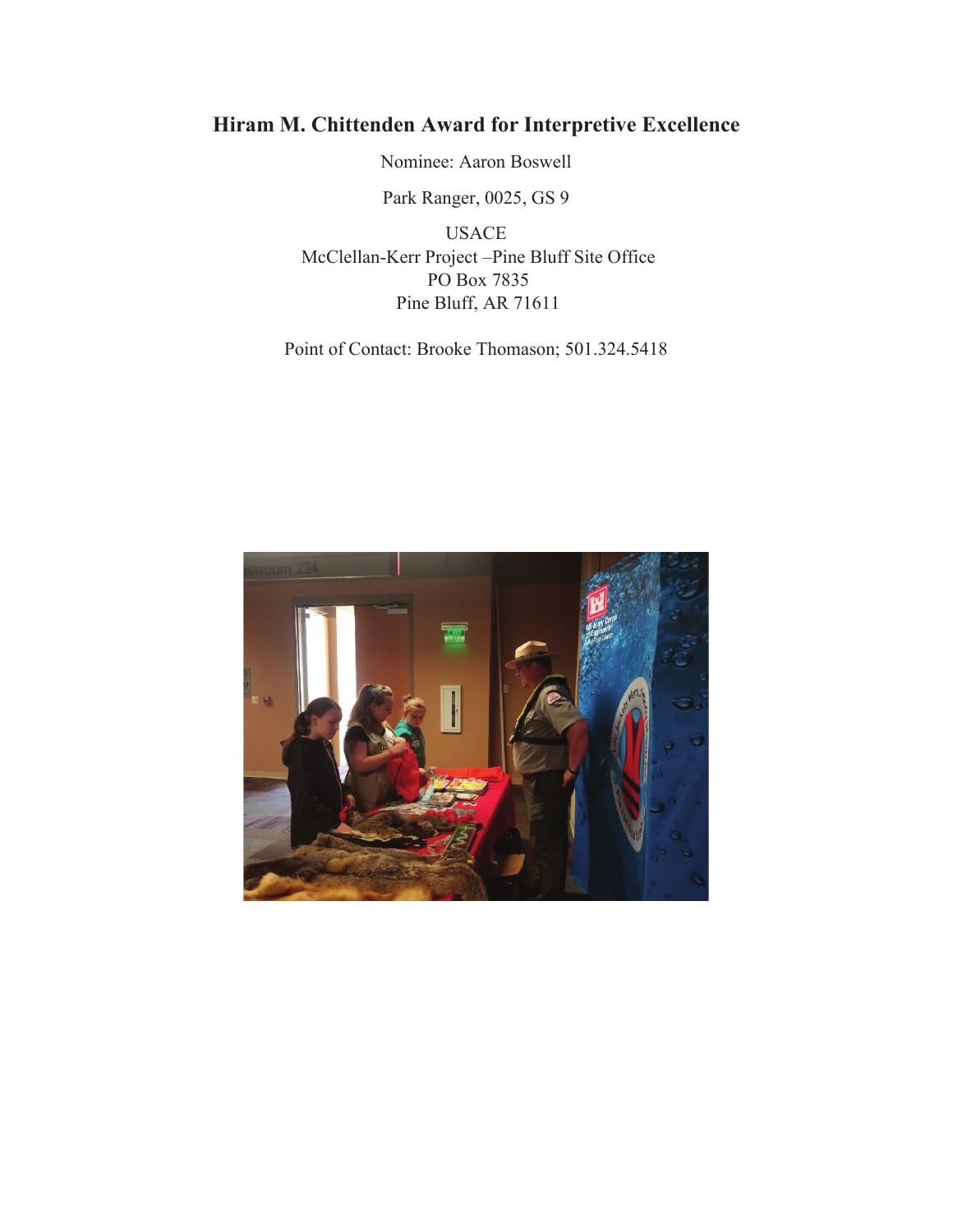### **Executive Summary**

Mr. Boswell's passion for educating visitors shows in his dedication to tell the Corps story while reaching students and visitors in a variety of venues. These qualities make him an outstanding candidate for the Hiram M. Chittenden Award for Interpretive Excellence. Aaron thinks outside of the box by promoting water safety in outlets outside of typical park settings. His energy and determination in reaching and connecting with all visitors and encouraging life jacket wear is foremost in his career and reflects greatly on the Corps.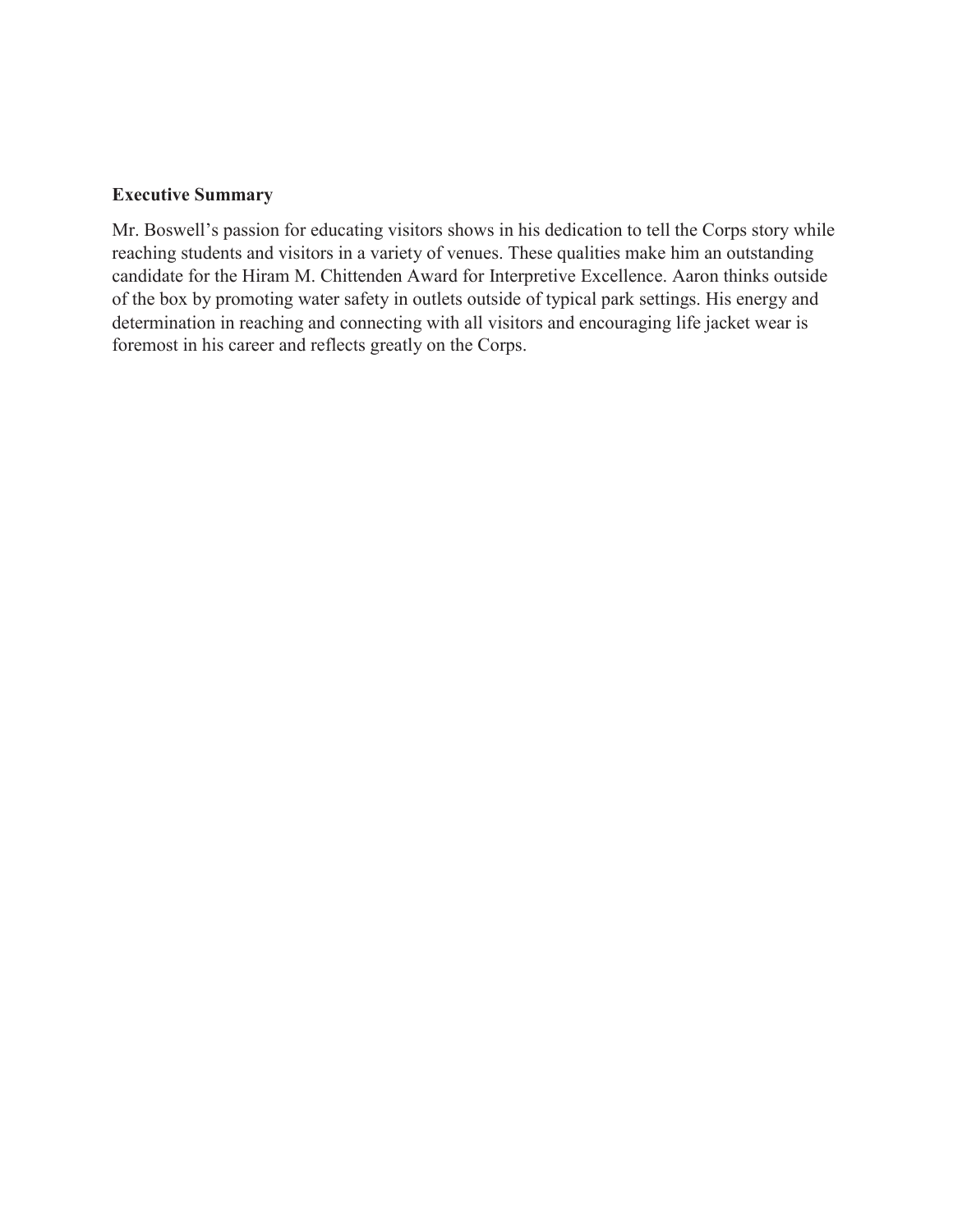# **Narrative Justification**

# **Creativity and Originality**

Mr. Boswell created a partnership with Domino's Pizza in Little Rock, which consists of five stores, to place 25,000 water safety stickers on outgoing pizza boxes. This unique way of reaching customers proved his ability to think outside of the box and to encourage life jacket wear beyond the surrounding lakes and rivers.

Aaron recently completed a five year project of signing the Trail of Tears Water Route (Arkansas River). The water route of the Trail of Tears National Historic Trail was not clearly identified and went unnoticed to the public. He worked with Federal and State agencies as well as the Trail of Tears Association to develop new signage marking the water route that will be placed at 13 boat launch and recreation facilities. He also created nine interpretive panels to educate the public on this historic route and its significance. This trail is significantly important to the Cherokee Nation. Four of the 17 Cherokee detachments followed the water route 1,226 miles west to new territory. Today these water routes look considerably different and leave little room for the public to easily connect with this significant event in American history. Mr.

Boswell's diligence and passion for this system has created lasting partnerships and an unmeasurable value to all who visit the sites.

Mr. Boswell partnered with the Arkansas Hospitality Association, Simmons Bank Big Bass Bonanza, Bass Pro Shops and Cabela's to provide inflatable life jackets for the Life Jacket loaner program. This partnership provided types life jackets that anglers were more likely to wear and increased the use of life jackets within Little Rock District's target age group.



## **Made a Positive Experience for Visitors**

Aaron's creative thinking and drive to involve the community in events on the Project site makes a positive experience for visitors. His outgoing personality and ability to interpret and educate, encourages visitors to return to the area parks. Mr. Boswell initiated a youth fishing derby at the Project to encourage urban youth to get outdoors. He engages with the community to support this event and to connect with inner city youth. He uses this event to teach children under 15 about the environment and promote a sense of pride and ownership in the public recreation areas. These children do not have opportunities such as this readily available. Mr. Boswell has also created an outdoor education area at Tar Camp Park. This outdoor seating and learning area was built through the use of volunteers during National Public Lands Day and with the help of Eagle Scout projects. This area is utilized by scout groups and has been a central location for many badge workshops enabling scouts to earn various naturalist badges. He creates a vested interest in local youth by giving his time and energy to provide a positive role model.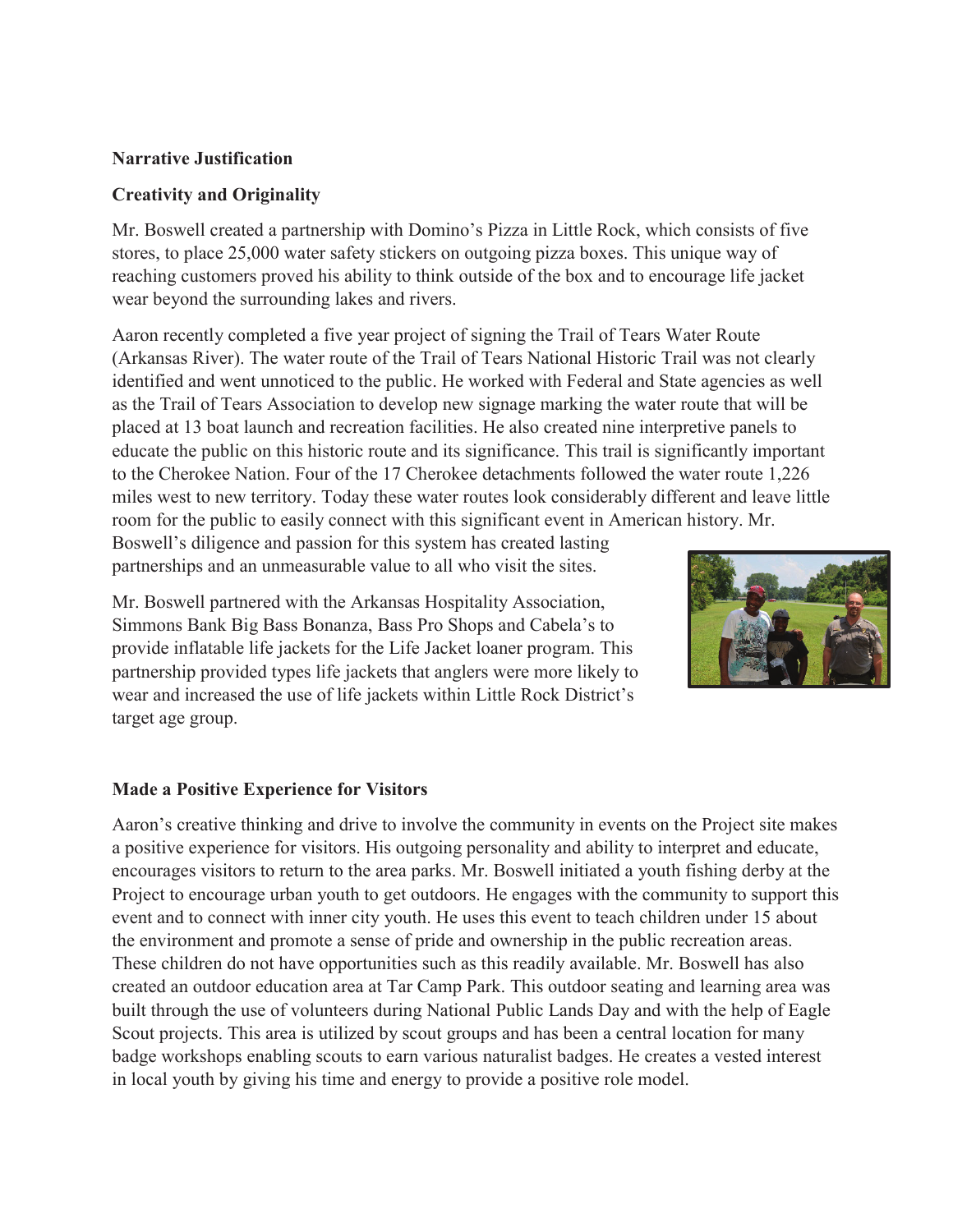# **Enhancement of the Public's Understanding of the U.S. Army Corps of Engineers and the Site**

Aaron works diligently to promote water safety and encourage young people to become a Park Ranger. He organized and staffed the following events making contact with 19k people directly. Aaron provided interpretive programs regarding the Trail of Tears and the importance of the Arkansas River as a water route for the trail and westward expansion. This was a two day school program event at the Scott Plantation Settlement. Mr. Boswell has created a partnership with Academy Sports and KSSN 96 radio station to greet customers, provide water safety messages and utilize Bobber the water safety dog to make contacts at the storefront. This outreach location enables Rangers to target the most at risk water safety audience and establish a positive water safety message. He conducted the 3<sup>rd</sup> annual Willow Beach Fishing Derby. This event taught children and parents alike the importance of enjoying the outdoors. Mr. Boswell provided lunch and utilized this time to afford a water safety message to all participants. Aaron participated in the Dickey Stephens Park, Arkansas Travelers water safety night at the baseball field. He partnered with Operation Dry Water campaign to place education material at all parks and boat ramps in order to decrease boating under the influence accidents on the Arkansas River. Mr. Boswell participated in the US Coast Guard and Corps Foundation Adult Show and Tell Life Jacket Challenge. He placed flyers and materials at all parks and boat ramp locations within the project to encourage life jacket use among all park visitors. Aaron organized and participated in the Bass Pro Shops District water safety outreach event. This event occurred during National Safe Boating week and consisted of setting up inside of the Bass Pro Shops, Little Rock location to educate visitors on water safety and animal identification. He developed and maintained a partnership with the Arkansas Game and Fish Commission Delta Rivers Nature Center to participate in community outreach events. In particular, Boo on the Bayou which allows Rangers to make water safety contacts to inner city children. He promoted science and environmental education to Girl Scouts as part of the Girl Fest STEAM event hosted by the University of Arkansas Little Rock Campus. This was the first time USACE had been involved in this event and Mr. Boswell made a positive contact with young ladies that were interested in biological and environmental sciences. Aaron organized District water safety team outreach events such as: Little Rock Marine Expo, Big Buck Classic, Little Rock RV Show and Hot Springs Boat/RV/Tackle Show. These events were all conducted in partnership with Vicksburg District. Mr. Boswell scheduled Rangers from across the two Districts to work these events and ensured each venue was set up and Rangers had needed equipment and handouts to create a professional appearance. He participated in reaching college students with water safety messages prior to Arkansas spring break via the University of Arkansas, Little Rock Trojans basketball game. Aaron worked with students at the university to create posters and social media advertisement to promote water safety to a difficult group to reach. He presented water safety material at the US Coast Guard Auxiliary water safety symposium and training event. This event led to beginning a relationship with the Coast Guard Auxiliary to combine efforts in promoting water safety throughout the state.